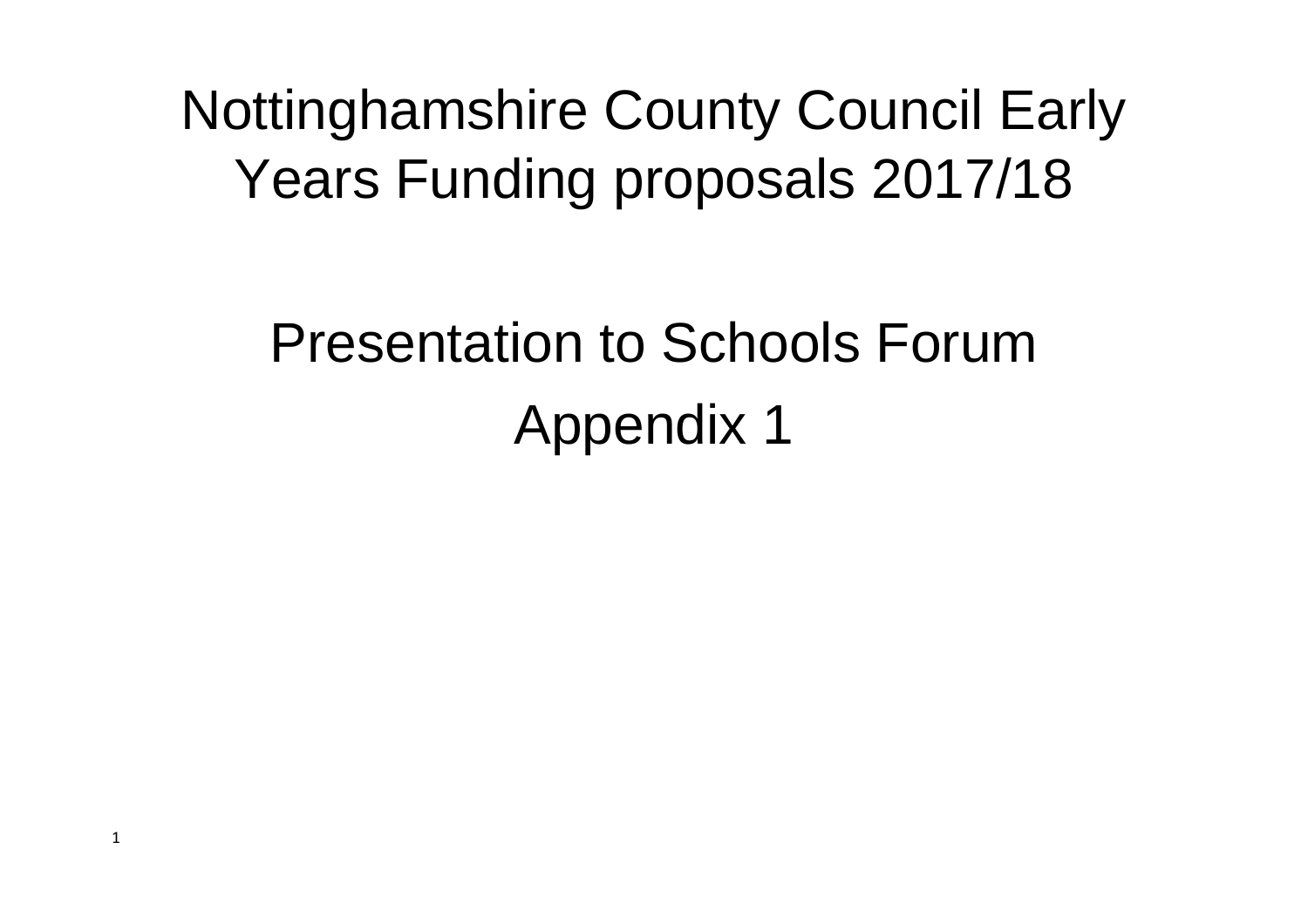|    | <b>Description</b>                            | <b>Value £</b> |            |
|----|-----------------------------------------------|----------------|------------|
|    |                                               | 2016/17        |            |
|    | <b>Early Years Places:</b>                    |                |            |
| А. | <b>DSG Early Years Maintained</b>             | 13,433,733     |            |
| В. | PVI & Academies Early Years 3 & 4 Yr Olds     | 13,835,719     |            |
| C. | Early Years 2 Year Olds                       | 5,757,912      |            |
| D. | <b>Early Years Pupil Premium</b>              | 525,231        |            |
|    | Sub total                                     |                | 33,552,595 |
| Е. | <b>Families Information Service</b>           | 93,985         |            |
| F. | <b>Inclusion General</b>                      | 402,369        |            |
| G. | <b>Pre-School Learning Alliance Grants</b>    | 27,672         |            |
| Н. | Tolney Lane                                   | 77,825         |            |
|    | Sub total                                     |                | 601,581    |
| I. | <b>Schools Forum</b>                          | 3,930          |            |
| J. | <b>Schools ICT Projects</b>                   | 10,602         |            |
| Κ. | Joint Use Schools Budget                      | 45,976         |            |
| L. | <b>Pensions Schools Budget</b>                | 33,943         |            |
| М. | <b>External Residential Schools Budget</b>    | 61,145         |            |
| N. | <b>Educational Psychology Service General</b> | 121,622        |            |
|    | Sub total                                     |                | 277,218    |
|    | Total                                         |                | 34,431,394 |

### **Nottinghamshire Early Years DSG Block Allocations 2016/17**

### **A. DSG Early Years Maintained £13,433,000**

This is the universal free entitlement to early education for all three and four year olds which commences at the start of the term following their third birthday. Payments are based on actual participation rates of children accessing early education in maintained schools for 15 hours per week, over **39** weeks of the year. The take up rate is 100% of eligible children. The funding is paid at **£3.90** per hour, as it is spread over 1 more week per year than PVI provision. The funding is paid to the school in an annual per pupil unit, with adjustments made following the January census.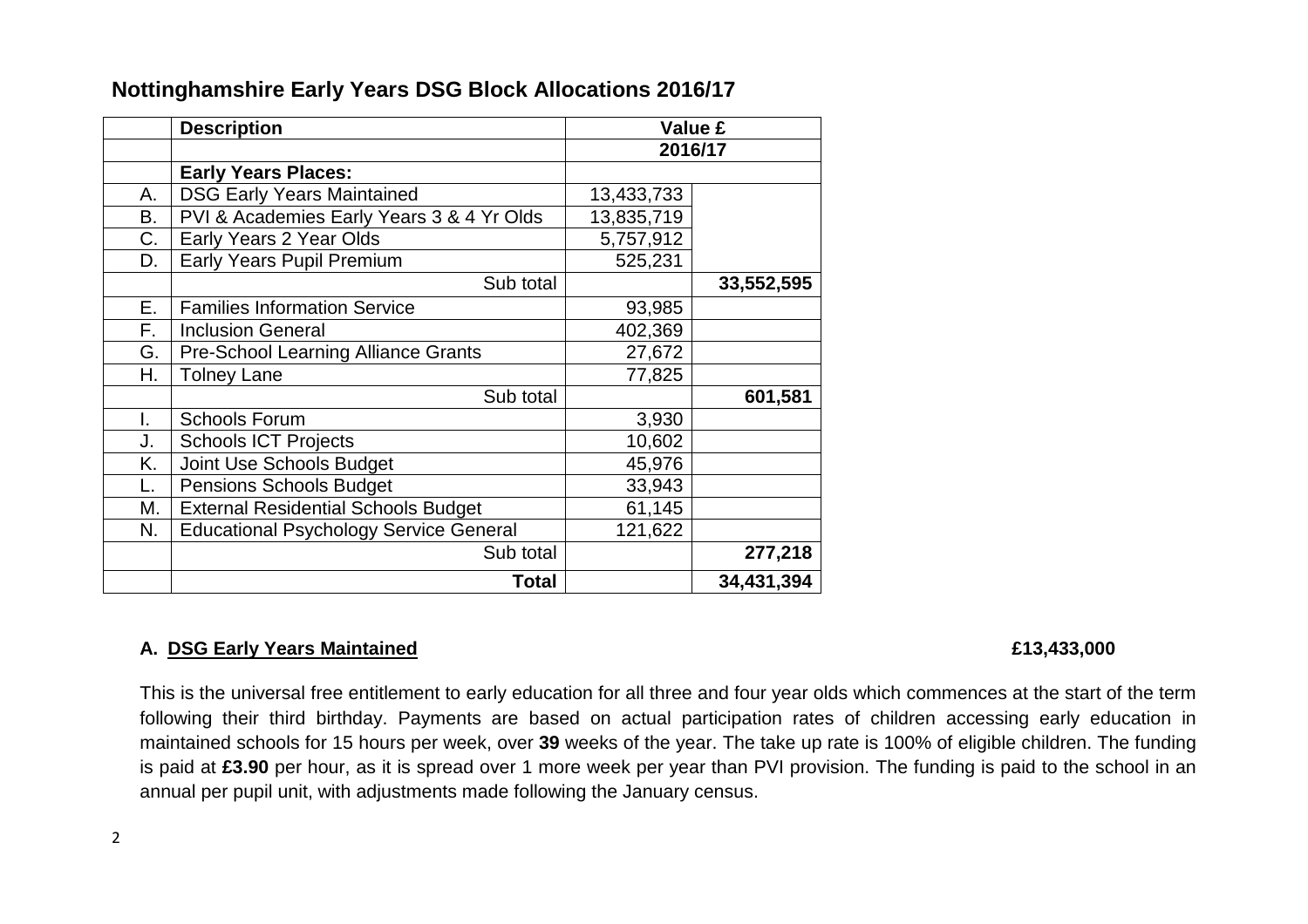### A. **PVI & Academies Early Years 3 & 4 Yr. Olds £13,835,000**

This is the universal free entitlement to early education for all three and four year olds which commences at the start of the term following their third birthday. Payments are based on actual participation rates of children accessing early education in private, voluntary and independent (PVI) settings and academies, for 15 hours per week, over **38** weeks of the year. PVI settings include day nurseries, pre-schools and playgroups, childminders and independent schools. The take-up rate is 98% of eligible children. The funding is paid at **£4.00** per hour, as it is spread over 1 week less per year than maintained provision. The funding is paid based on the hourly rate and the actual hours attended per child, following an estimate of the number of children expected to attend at the beginning of each term. This is then adjusted later in the term with a balance payment, based on the number of children present at the termly headcount.

### B. **Early Years 2 Yr Olds £5,757,000**

Disadvantaged two year olds, who meet the national eligibility criteria, are entitled to 15 hours of free early education from the start of the term following their second birthday. Payments are based on actual participation rates of children accessing early education in schools and PVI settings, for 15 hours per week, over **38** weeks of the year. The take-up rate is 72% of eligible children. The funding is paid at **£5.09** per hour across all types of setting. The funding is paid based on the hourly rate and the actual hours attended per child, following an estimate of the number of children expected to attend at the beginning of each term. This is then adjusted later in the term with a balance payment, based on the number of children present at the termly headcount.

### C. **Early Years Pupil Premium £525,000**

Early Years Pupil Premium was introduced in 2015 to help to narrow the attainment gap between disadvantaged three and four year olds and their peers. Payments are made following an on-line eligibility check. The whole amount is paid to the provider in one payment, which is just over £300 for a child attending for their full 15 hour free entitlement. The effectiveness of how EYPP is used in an individual school or setting is monitored by Ofsted on inspection. The amount in the DSG for EYPP is based on participation.

### D. **Families Information Service E94,000** *E94,000*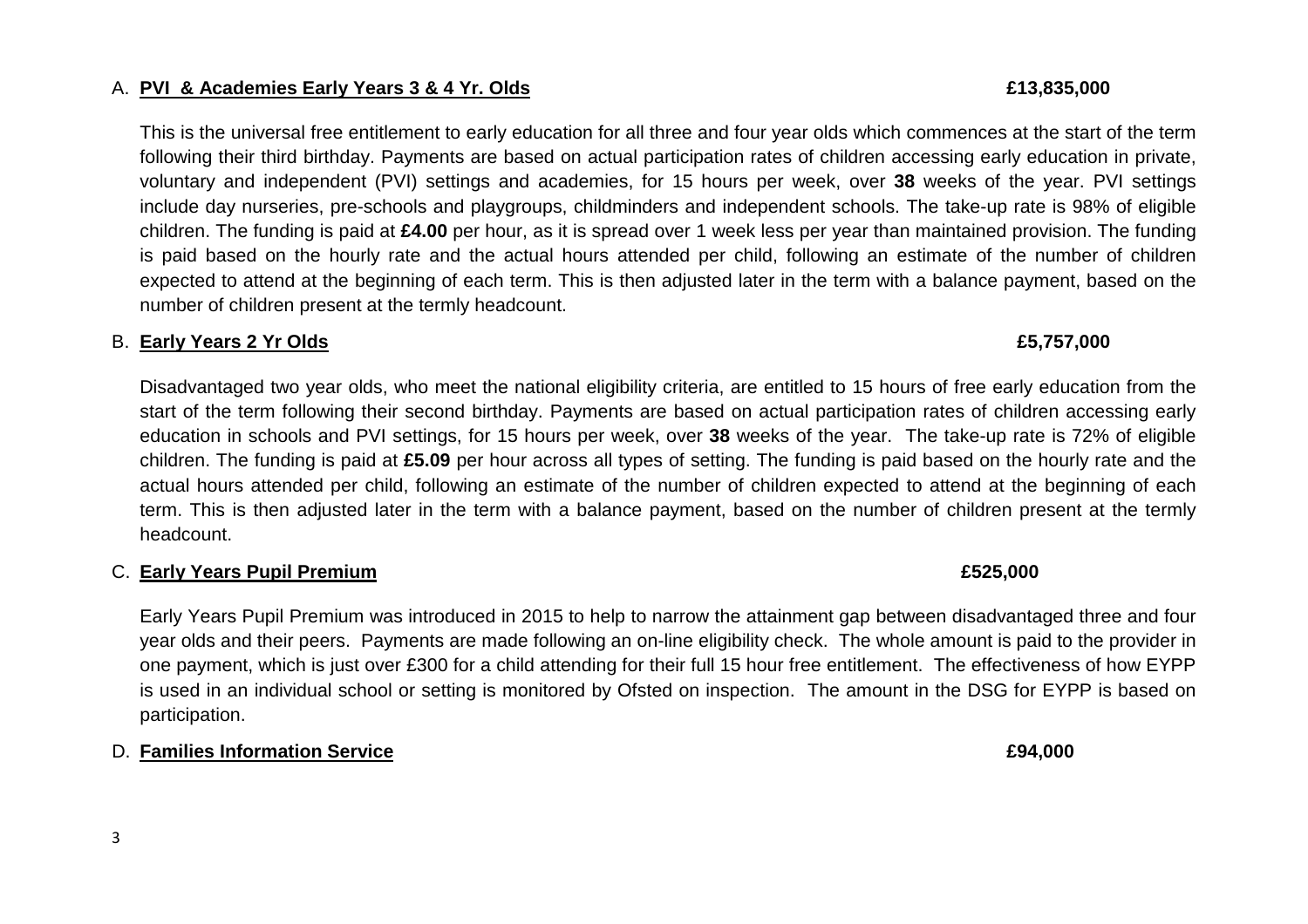Every LA is required to have a Families information Service, as outlined in the Childcare Act 2006, to meet the information and sufficiency statutory duties. The money for FIS in the DSG relates to the forerunner to DSG, namely Individual Schools Budget (ISB) (non-schools). The budget line here was transferred into the ISB from the children's Social Services budget, as a retained function, when the registration and inspection of childcare transferred to OFSTED in 2001. The FIS is now delivered on a contractual basis through Inspire. The amount charged to DSG is based on actual spend, rather than the previous nominal budget allocation.

### E. **Inclusion General £402,000**

This is a part cost of Early Years inclusion services delivered by the Specialist Family Support Service (SFSS). The funding pays for staff/Teaching Assistant costs for setting and home visits by Special Educational Needs TA's to support disabled children. This was formally a contribution to SFSS from the General Sure Start Budget, which ended in 2010/11. The total SFSS spend is £1.1m. This funding supports 19.4 TA's working with SEND children.

### F. **Pre-School Learning Alliance Grants £27,000**

This budget was part of the ISB (non-schools) as a retained function from the NCC Children's Social Services Under Eight's department and paid to the Pre-School Learning Alliance (PSLA) to administer as small grants to pre-schools. There is no spend against this budget for 16/17, as there is no longer a contractual agreement with PSLA. The resultant underspend would be added to Schools Forum Reserves if not allocated as part of this proposal.

### G. **Tolney Lane£78,000**

This fund was allocated since 2005 when a pre-school was developed on the Tolney Lane Gypsy, Roma and Traveller site in Newark and Sherwood. There is no longer used a pre-school on the site and children are now accessing early years places at a local school. The budget continues to be transferred to just one school who originally employed a family liaison worker. This worker is no longer in place. There are no similar arrangements elsewhere in county for traveller children in early years. This budget could cease from 2017/18.

## H. **Schools ICT Projects (Not Applicable in 2017/18)**

### **£11,000**

This is the last year of this contract – therefore this contribution is not required for 2017/18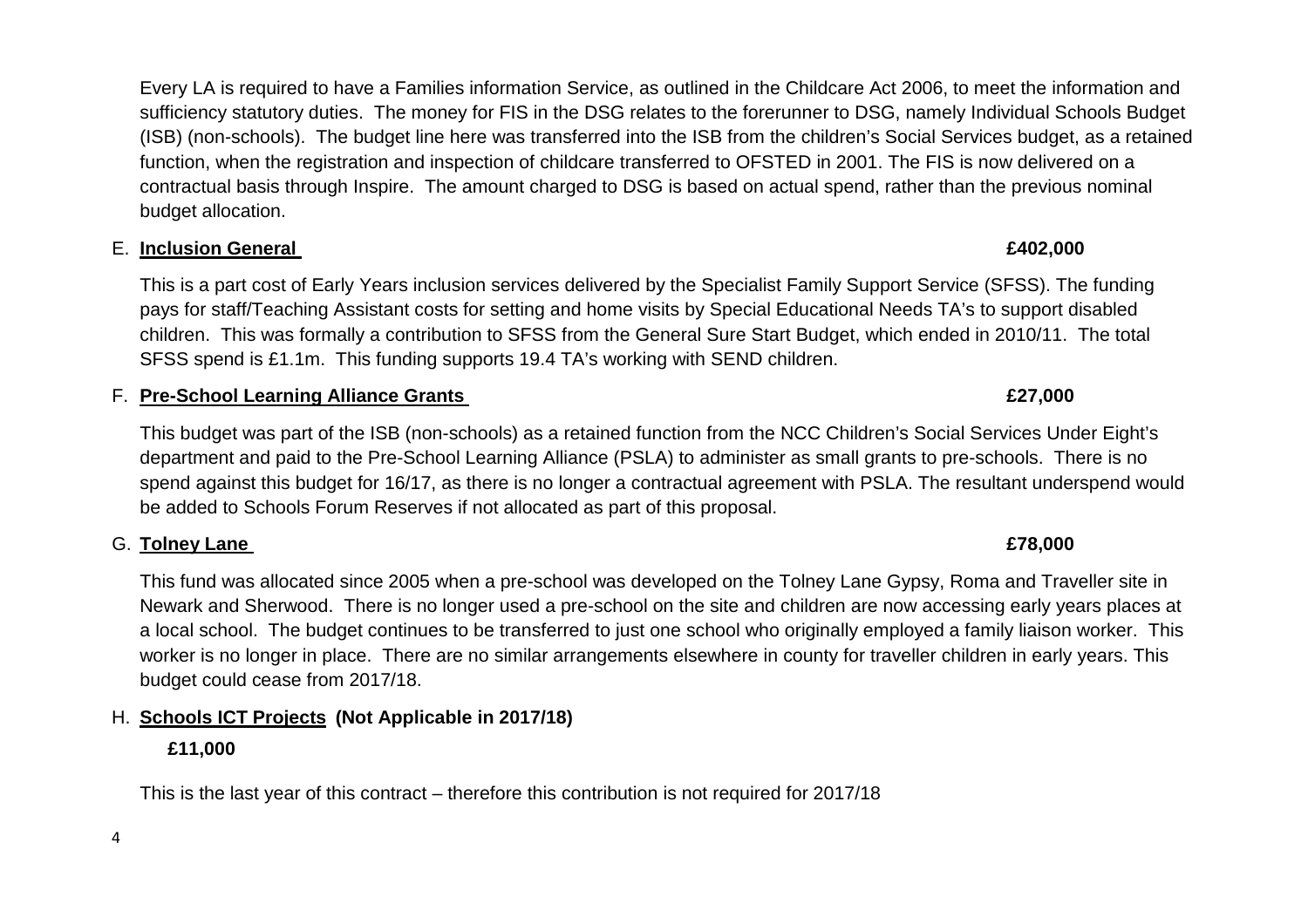| Ι. | Joint Use Schools Budget (Not Applicable in 2017/18)                                                                                                                  | £46,000  |
|----|-----------------------------------------------------------------------------------------------------------------------------------------------------------------------|----------|
|    | This is an historical contribution for secondary schools that share space with leisure centres. 1 contract is now completed in<br>2016/17, 3 will continue in 2017/18 |          |
|    | J. Pensions Schools Budget (Not Applicable in 2017/18)                                                                                                                | £34,000  |
|    | This is a contribution of ongoing pension enhancement and redundancy payments for school staff. Total budget is £1.0 million.                                         |          |
|    | K. External Residential Schools Budget (Not Applicable in 2017/18)                                                                                                    | £61,000  |
|    | This is a contribution to the boarding element of non-maintained special schools for Looked After Children. Total budget is<br>£0.575 million                         |          |
|    | <b>Educational Psychology Service General (Not Applicable in 2017/18)</b>                                                                                             | £122,000 |
|    | This is a contribution to the total service costs of £1.200 million. The service is for school aged children.                                                         |          |
|    | M. Schools Forum (Not Applicable in 2017/18)                                                                                                                          | £4,000   |

Contribution to service Schools Forum.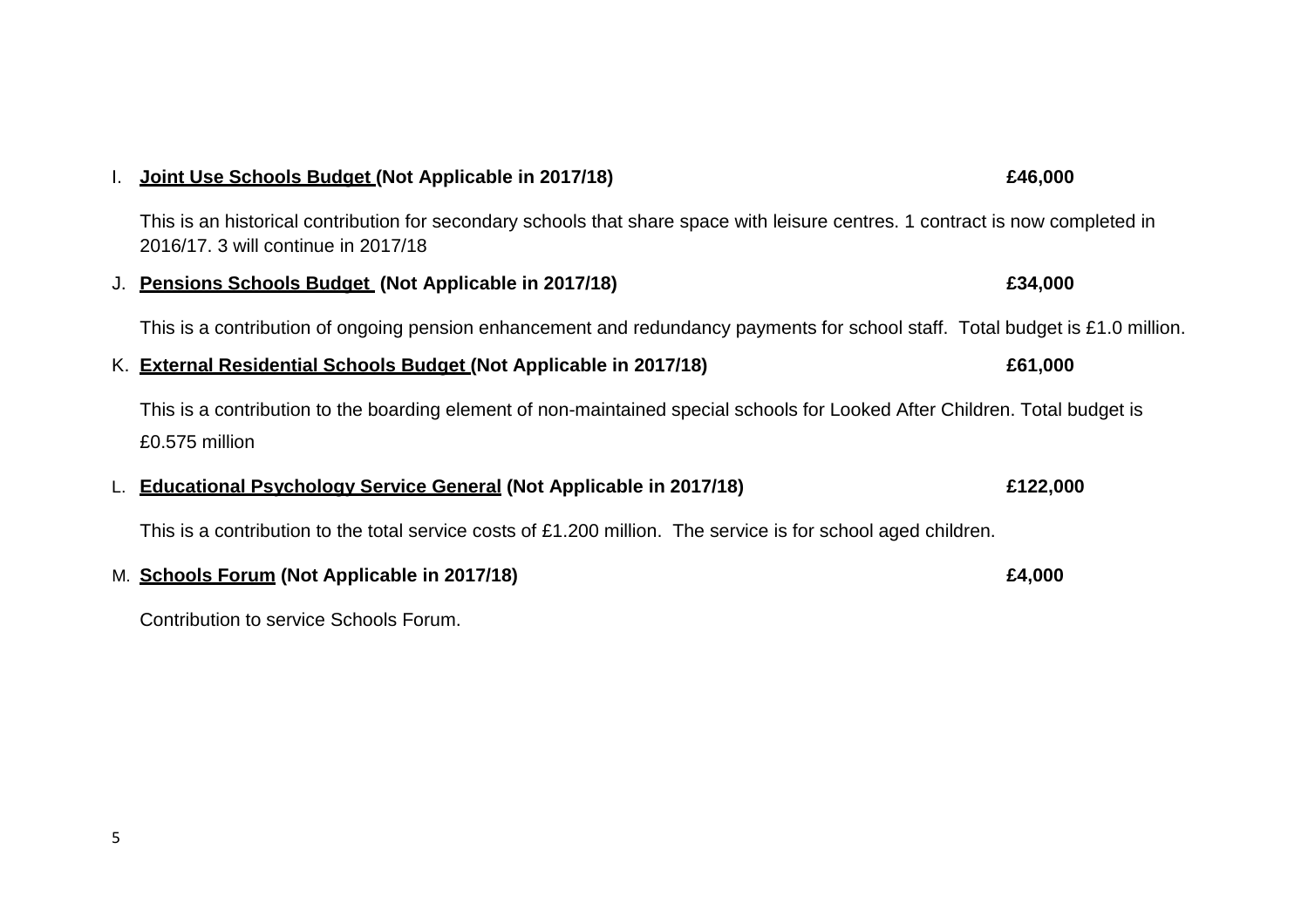### **Early Years Funding Proposals for 2017/18**

| <b>Description</b>                             | <b>Current Value £</b> |            | <b>Proposed Value £</b> |                      |
|------------------------------------------------|------------------------|------------|-------------------------|----------------------|
|                                                | 2016/17                |            | 2017/18                 |                      |
| <b>Early Years Places:</b>                     |                        | Subtotal:  |                         | <b>Subtotal:</b>     |
|                                                |                        | 33,552,595 |                         | 42,195,200           |
| <b>DSG Early Years Maintained</b>              | 13,433,733             |            | 35,662,739              |                      |
| PVI & Academies Early Years 3 & 4 Yr Olds      | 13,835,719             |            |                         |                      |
| Early Years 2 Year Olds                        | 5,757,912              |            | 6,007,230               |                      |
| Early Years Pupil Premium                      | 525,231                |            | 525,231                 |                      |
| <b>Early Years DSG spend:</b>                  |                        | Subtotal:  |                         | Subtotal:            |
|                                                |                        | 601,851    |                         | 728,746              |
| <b>Families Information Service</b>            | 93,985                 |            | 93,985                  |                      |
| <b>Inclusion General</b>                       | 402,369                |            | 556,936                 |                      |
| Pre-School Learning Alliance Grants*           | 27,672                 |            | O                       |                      |
| Tolney Lane*                                   | 77,825                 |            | 77,825                  |                      |
| <b>Early Years DSG contribution to Central</b> |                        | Subtotal:  |                         | Subtotal: 0          |
| <b>Budgets:</b>                                |                        | 273,681    |                         |                      |
| <b>Schools Forum</b>                           | 393                    |            | $\mathbf 0$             |                      |
| <b>Schools ICT Projects</b>                    | 10,602                 |            | 0                       |                      |
| Joint Use Schools Budget                       | 45,976                 |            | 0                       |                      |
| Pensions Schools Budget                        | 33,943                 |            | 0                       |                      |
| <b>External Residential Schools Budget</b>     | 61,145                 |            | $\mathbf 0$             |                      |
| <b>Educational Psychology Service General</b>  | 121,622                |            | 0                       |                      |
|                                                |                        |            |                         |                      |
| <b>New Early Years proposals</b>               |                        |            |                         | Subtotal:<br>406,413 |
| Early Years Staffing and on costs              | $\overline{0}$         |            | 388,686                 |                      |
| <b>Early Years non-staffing costs</b>          | $\overline{0}$         |            | 17,727                  |                      |
| <b>Total</b>                                   |                        | 34,428,127 |                         | 43,330,360           |